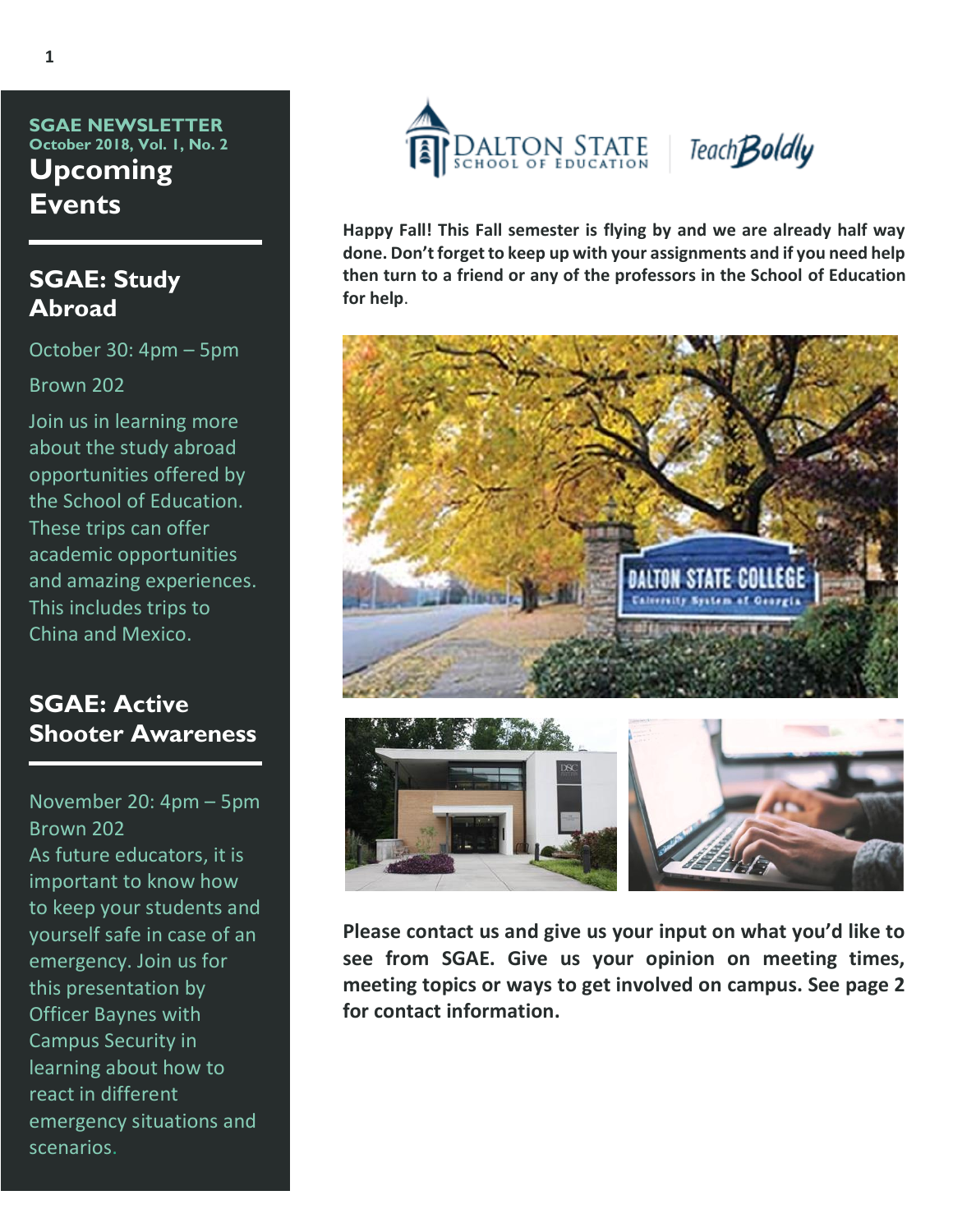# **Contact Us**

SGAE Advisor Dr. Molly Zhou Mzhou@daltonstate.edu SGAE Co-Advisor Dr. Brian Hibbs bhibbs@daltonstate.edu SGAE President Briana Cedillo bcedillo@daltonstate.edu SGAE Vice President Logan Cloud lcloud@daltonstate.edu

### **What Did You Do For Fall Break?**

**"The study abroad trip to London and Paris was a life changing experience. We got to experience a multitude of different activities led my Mr. and Mrs. Mesco that were incredibly unique learning opportunities. I will definitely be going back the first chance I get!!!" -Landon Brooks**

**"The Domestic Study Tour trip was an educational trip that consisted of sightings of some of America's most valuable monuments and landmarks. We became more educated on the importance and history of Ellis Island and Liberty Island. We saw the Liberty Bell and had opportunities to learn more about the significance behind it, all-thewhile standing on the foundation of the first home to the president. We toured Washington, D.C., where we had the chance to sight-see some amazing memorials for some of our best presidents, such as the Washington Monument and Lincoln Memorial. We stood outside the White House, had opportunities to tour many of the Smithsonian Museums, and visit the very building in which the original Declaration of Independence and US Constitution are held."** 

**-Christian Johnson**

# **Join Us On The Rage App!**

Get updates and information from us quick and without having to check your email by joining the SGAE Club on The Rage App!

- **Download "The Rage" App from the App store for iPhone or the Google Play app for Android;**
- **Go to "Clubs;"**
- **Enter your Dalton State email and request your verification code (this will be sent in an email to your Dalton State email address);**
- **Enter the code from the email;**
- **Search for "SGAE" and join the club in the top right corner!**

*Don't forget that we still have School of Education "Teach Boldly "lanyards for sale! Each is \$5 and comes with a clear badge holder, perfect for using during field placement. See Dr. Zhou, Carol Danahy, or Rafael Mendiola to buy one!*